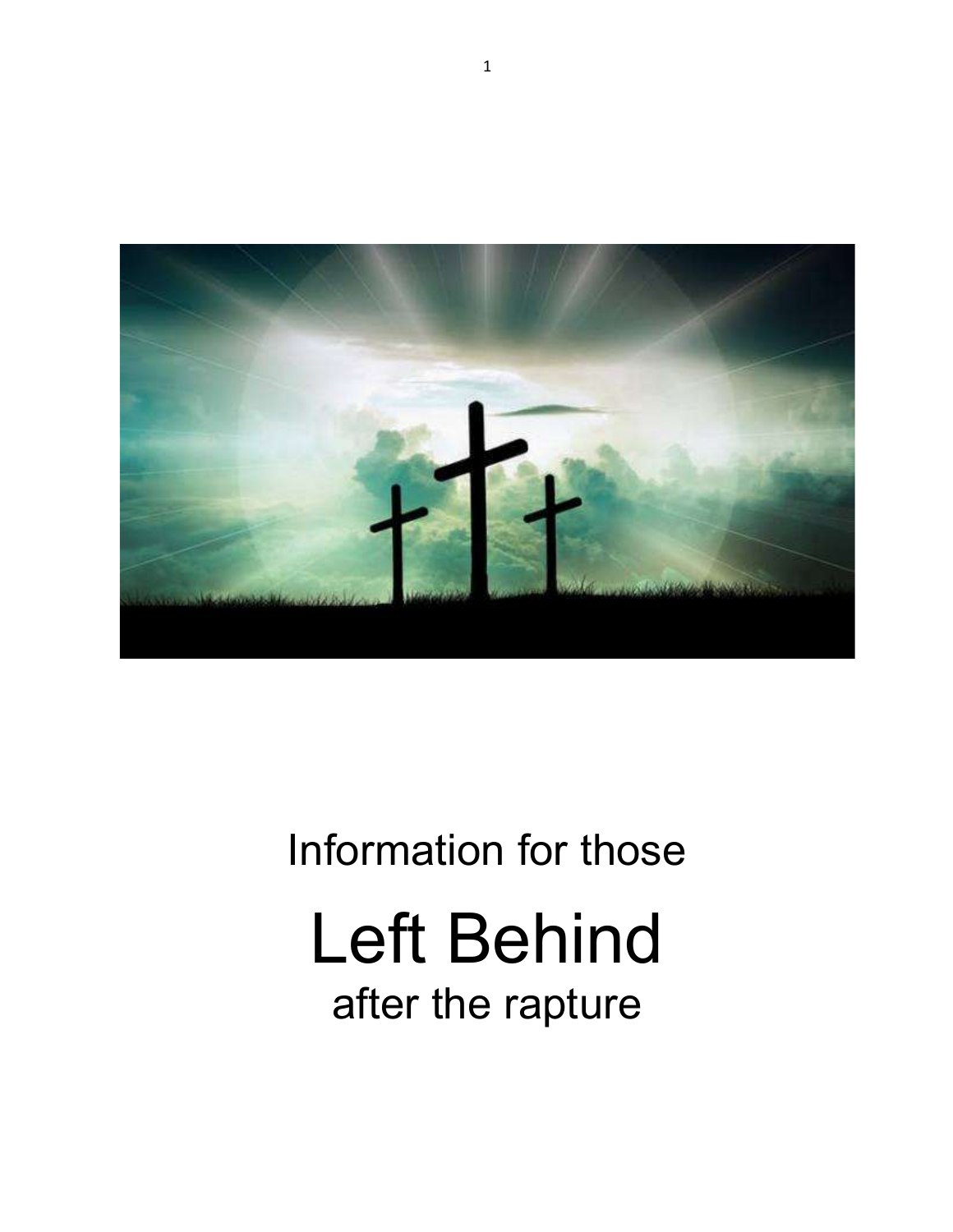#### To the ones who are left behind after the rapture,

I've left this booklet JUST FOR YOU because I know you'll be wondering what happened to millions of people that disappeared without a trace. It's possible that Marshall Law has been declared because of the current chaotic condition. It has been my desire for a number of years to leave something behind in case we go strangely missing, along with millions of other people around the world.

I know how strange this must sound, however when you read this it will be later on in the future sometime at an undetermined date. I'm afraid you will someday look back on past conversations you have heard about an event called the rapture. By then it may be too late, unless it's early in the game and you will listen now...please, your life is at stake here.

My first piece of advice to you is...don't trust anybody...especially the government or news media. What they are telling you regarding this massive disappearance is NOT, I repeat (NOT the truth!) If you are believing them, you are under a strong false delusion.

Right now, however you need to know what happens next. I do not know all things and I am not a Theologian and I never claimed to be a prophet. For truth and accuracy regarding what will be happening right now and for the next 7 years, read the book of Revelation in the Bible.

And what do we say to you, now that we are gone and you remain? I guess study and read your Bible, see if what I am saying to you and what is happening in the world is consistent with Biblical scripture. If what I am saying to you is true, then consider who Jesus is.

Read the Gospel of John for that information. We would plead with you to recognize who He is and invite Him to be your Lord and Savior now, while you still have a chance... before you must stand before Him in judgment. It will be too late then. The world is now in judgment; but time is short. Like a woman in labor with pain increasing intensity and frequency, so the events soon to take place will deliver you up to the battle of Armageddon.

## Where Did Everybody Go?

Right now, I'm sure there's a tremendous battle going on, with various points of view trying to explain why millions of people just suddenly vanished. (This will be a literal physical instant disappearance). Because it's likely that the media will be teaming with possible explanations for the disappearances, most likely the final explanation will be that we were all abducted by aliens.

Don't buy it! What I will do is tell you what did cause this supernatural event, and it was supernatural. The mass disappearance of all these people was the result of the Lord Jesus Christ removing all true believers, those of us who acknowledge Jesus Christ as being the only true God Who died in our place, rising from the dead three days later, and who we have asked personally to forgive our sins and be the Lord of our lives.

This catching up of the true believer into heaven is referred to as the rapture of the Church. Maybe you remember people talking about that in the past. Those of us who are true believers have been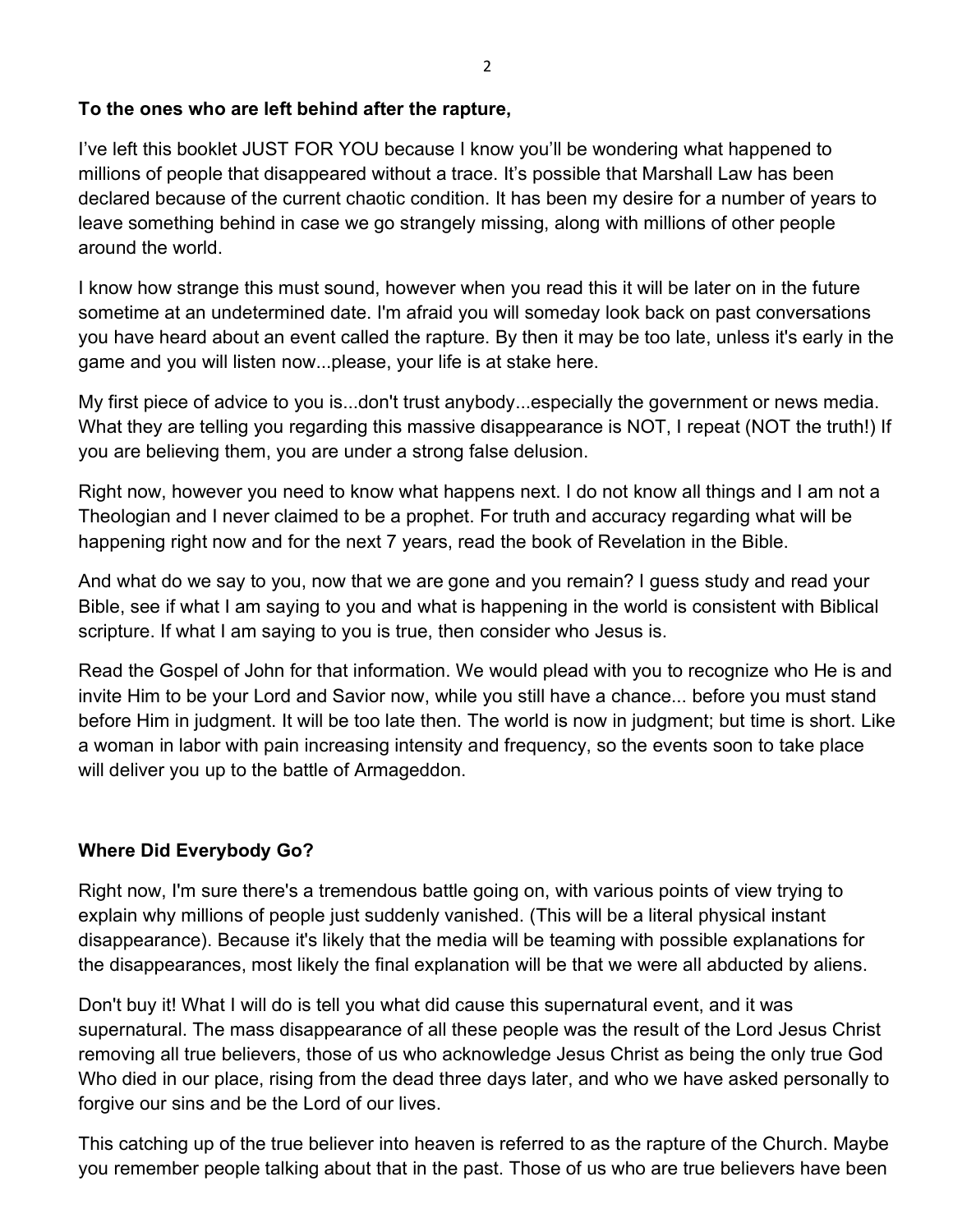looking forward to Jesus returning for some time now, and especially because most of the signs of His coming have taken, or are taking place right now. Anyway...this is what happened...

"For the Lord himself shall descend from heaven with a shout, with the voice of the archangel, and with the trumpet of God: and the dead in Christ shall rise first: Then we who are alive and remain shall be caught up together with them in the clouds, to meet the Lord in the air: and thus we shall always be with the Lord." (1 Thessalonians. 4:16-17)

This event is known as, the rapture (or the catching up) of the church. The original Greek word 'Harpozo' or "caught up" means to "snatch by force". Don't look for the word "rapture" in the Bible...it's not there. But the word 'rapturo' or rapture is in the original Latin version of the Bible.

#### Why Didn't He Take Me?

Because you are reading this after the rapture, you need to realize that you have been left behind.

At this time you may be feeling rejected by God. You might be saying to yourself, "Why didn't he take me?" or "I don't understand; I've led a good life." The problem wasn't that God rejected you; the problem is that you have rejected Him.

By not believing and committing your life to Jesus, you have left him with no other choice but to leave you behind. God gave us freewill and won't force Himself on anybody.

"And the witness is this, that God has given us eternal life, and this life is in His Son. He who has the Son, has the life; he who does not have the Son of God does not have the life." (1 John 5:11- 12)

#### Is There Hope For Me?

Depending on how early you read this, you may have heard people say, "Because we've missed the rapture, we are lost forever." If you do hear something like this, whoever they are, there assumption is flat wrong. As long as you have breath in your lungs, you can gain salvation by trusting in Jesus Christ as your Savior.

"... him that comes to me I will in no wise cast out."(John 6:37)

"Come unto me, all that labor and are heavy laden, and I will give you rest. (Matthew 11:28)

"But as many as received him, to them gave he power to become the sons of God, even to them that believe on his name:"(John 1:12)

"Come now, and let us reason together, saith the LORD: though your sins be as scarlet, they shall be as white as snow; though they be red like crimson, they shall be as wool."(Isaiah 1:18)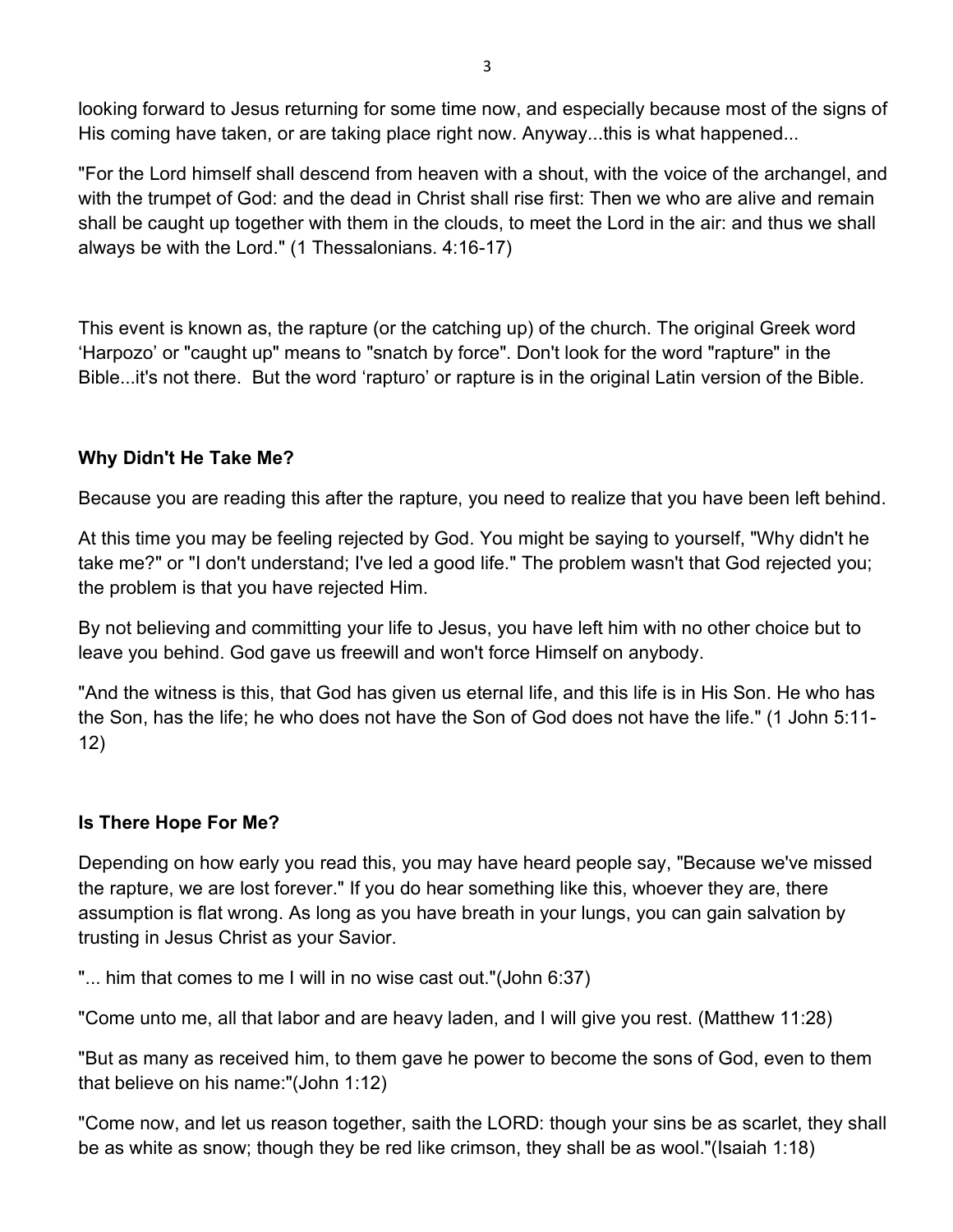According to Revelation, there will be a huge number of people saved during the tribulation. Some scholars have predicted that tribulation believers would grow to out number the saints that were just raptured.

"After these things, I looked, and, behold, a great multitude, which no one could count, from every nation, and all tribes and peoples, and tongues, standing before the throne, and before the Lamb, clothed with white robes, and palm branches in their hands;" (Revelation 7:9)

"...And he said to me, these are the ones who come out of great tribulation, and they have washed their robes, and made them white in the blood of the Lamb." (Revelation 7:14)

#### Why do I need Jesus Christ to be my Savior?

To be allowed to pass through the gate's of heaven you need to have all your sins removed, and the only industrial strength cleanser that I know is strong enough to thoroughly remove sin stains is the blood of Jesus Christ.

You could say heaven is much like the "clean rooms" where computer companies make their microchips, or an operating room where sin is like dirt or any other airborne contagion that might try to find its way into one those rooms.

The manufacturing process for microchips requires "clean rooms" to be absolutely spotless, having virtually zero free-floating dust or dirt particles that could damage the delicate microchips.

Because humans are naturally contaminated with all kinds of dirt and dust particles, whenever a worker enters one of these "clean rooms," they need to wear a special suit that prevents them from giving off particles. To prevent heaven from becoming contaminated with sin particles, God has long set the requirement that anyone desiring to enter into his untarnished dwelling place needs to be covered in the blood of Jesus.

The sin decontamination process is very simple - you simply ask Jesus Christ, the Son of God, for it. First you admit you're a sinner, then you ask Jesus to forgive you of your sins and the wrongdoings in your life, and then you ask Him to become the Lord and savior in your life.

By dying on the cross, Jesus has made it possible for each of us to be granted a full pardon from the punishment of eternal damnation. The reason so few people take God up on the offer of being pardoned is that most people don't think they need a Savior or they want to find their own way of salvation. Your wealth cannot get you into heaven any more than your good works. Your wealth means nothing to God and is of no value...

'Because you say, "I am rich, and have become wealthy, and have need of nothing," and you do not know that you are wretched and miserable and poor and blind and naked." (Revelation 3:17)

"Riches do not profit in the day of wrath, but righteousness delivers from death." (Proverbs 11:4)

"For all have sinned and come short of the glory of God." (Romans 3:23)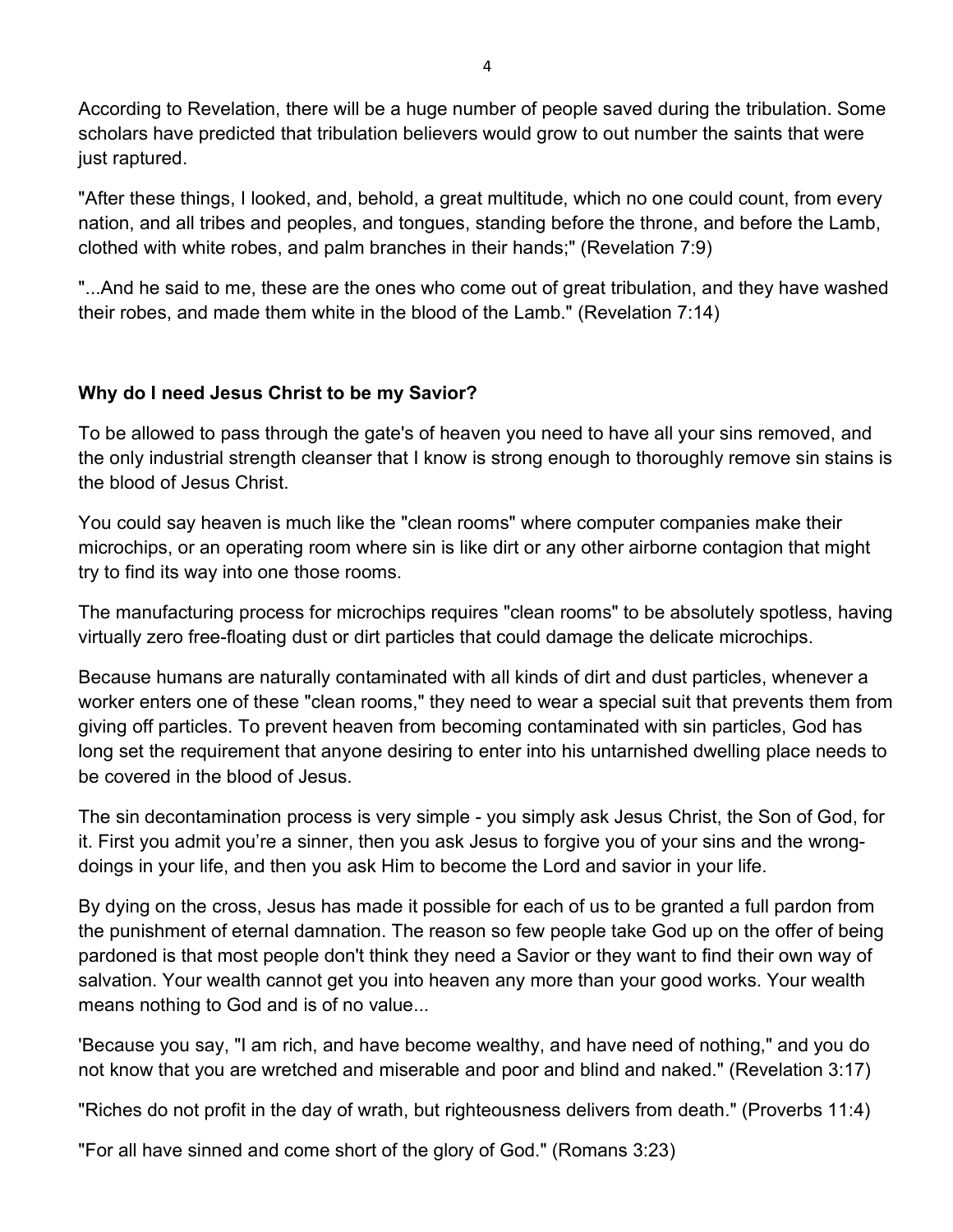"For by grace you have been saved through faith; and that not of yourselves, it is the gift of God; not as a result of works, that no one should boast." (Ephesians 2:9-10)

There is absolutely nothing we can do to obtain righteousness, not infant baptism, the faith of our parents, or other good works included. When we accept Jesus, we put off our old filthy rags and put on Jesus' righteousness.

'Jesus said, I am the way, and the truth, and the life; no one comes to the Father, but through Me." (John 14:6)

"Then said Jesus unto his disciples, If any man will come after me, let him deny himself, and take up his cross, and follow me. For whosoever will save his life shall lose it: and whosoever will lose his life for my sake shall find it. For what is a man profited, if he shall gain the whole world, and lose his own soul? or what shall a man give in exchange for his soul?"(Matthew 16:24-26)

"...if you confess with your mouth Jesus as Lord, and believe in your heart that God hath raised Him from the dead, thou shall be saved; for with the heart man believes resulting in righteousness; and with the mouth he confesses resulting in salvation." Romans 10:9-10)

"For God so loved the world, that He gave His only begotten Son, that whoever believes in Him should not perish, but have eternal life."(John 3:16)

## There Will be Strong Delusion

Jesus foretold that false prophets would arise using "great signs and wonders" to trick people into believing satanic lies. Now, the Antichrist arrives on the scene. A man who is the head of a tennation confederacy, most probably the EU, who makes or confirms a peace contract with Israel. He seems to solve all the problems of the world and he will seem like the most benevolent leader that has ever held office.

Just remember that the antichrist is a liar and he is satan's pawn. However, by the end of the tribulation, he will easily make the likes of Hitler and Stalin look like," good ole boys."

"...the one coming is in accord with the activity of satan, with all power and signs and false wonders, and with all the deception of wickedness for those who perish, because they did not love the truth so as to be saved. And for this reason God will send upon them a deluding influence so that they might believe what is false." (2 Thessalonians 2:9-11)

" For there shall arise false Christ's, and false prophets, and shall show great signs and wonders; inasmuch that, if it were possible, they shall deceive the very elect." (Matt. 24:24)

Because the lies of the Antichrist and false prophets will be so pervasive, you will need to assume everything and anything in the mass media is tainted doctrine. Your only source for the truth must now exclusively come from the Bible.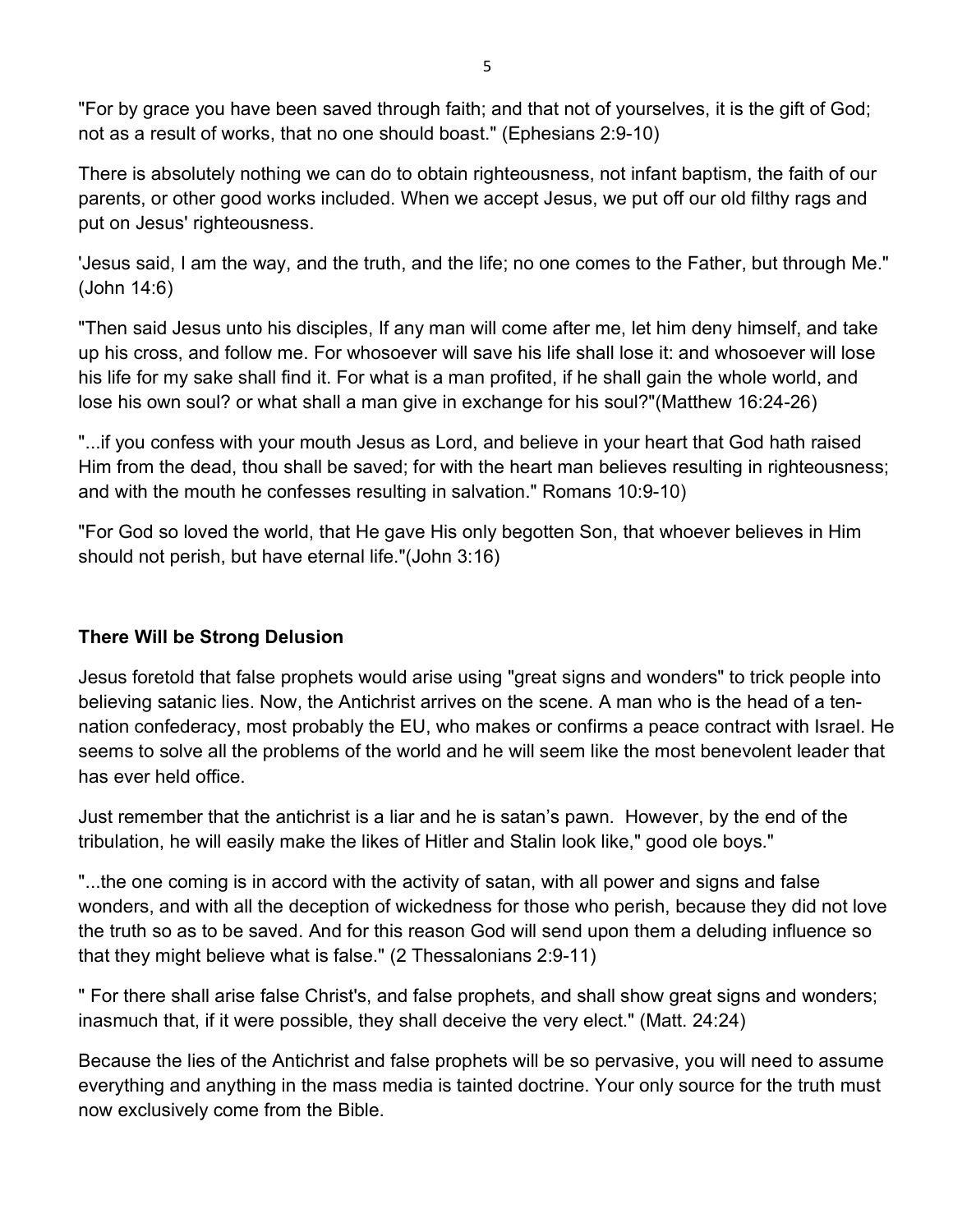#### Do Not Trust Christian Leaders

In the coming days, you are going see and hear messages from some names in Christendom on radio and TV, and these messages won't be ones recorded before the rapture. The broadcasts you'll be hearing will be either be live or taped after the rapture. They will be from religious leaders that have also been left behind.

Millions of people may be being reassured by the religious media that their favorite Christian celebrity is still here on earth. I expect most of these leaders, possibly out of embarrassment, will be working feverishly to disprove the rapture event. Many religious and political leaders will be attempting to persuade you into believing some logical explanation for the rapture-all will be contrary to the word of God.

## Enduring to the End

Well, here comes the unpleasant news. You will likely have to choose martyrdom if you wish to maintain your commitment to Jesus Christ. There will be no middle ground. During this period of time, you will have to choose between two masters - the new World Leader (antichrist) or Jesus Christ.

Your decision to follow Jesus will not be a popular one. The majority of the world's populous will soon be falling captive to the Antichrist's hypnotic words and lies. Because true believers will refuse to join the chorus of praise, the antichrist will demand that all nonconforming Christians be put to death.

"And it was given unto him to make war with the saints, and to overcome them: and power was given him over all kindred's, and tongues, and nations. And all that dwell upon the earth shall worship him, whose names are not written in the book of life of the Lamb slain from the foundation of the world. If any man has an ear, let him hear. He that leads into captivity shall go into captivity: he that kills with the sword must be killed with the sword. Here is the perseverance and the faith of the saints." Revelation 13:7-10)

"And when he had opened the fifth seal, I saw under the altar the souls of them that were slain for the word of God, and for the testimony which they held: And they cried with a loud voice, saying, How long, O Lord, holy and true, dost thou not judge and avenge our blood on them that dwell on the earth? And white robes were given unto every one of them; and it was said unto them, that they should rest yet for a little season, until their fellowservants also and their brethren, that should be killed as they were, should be fulfilled." (Revelation 6:9-11)

At first it may seem rather easy to secretly be a follower of Jesus Christ. Unfortunately, very soon the Antichrist will be requiring everyone to receive a mark in their right hand or forehead. This electronic implant or tattoo will be the means by which everyone buys and sells goods and services. If you do not have this implant, it will become quiet obvious.

"And that no man might buy or sell, save he that had the mark, or the name of the beast, or the number of his name."( Revelation 13:17)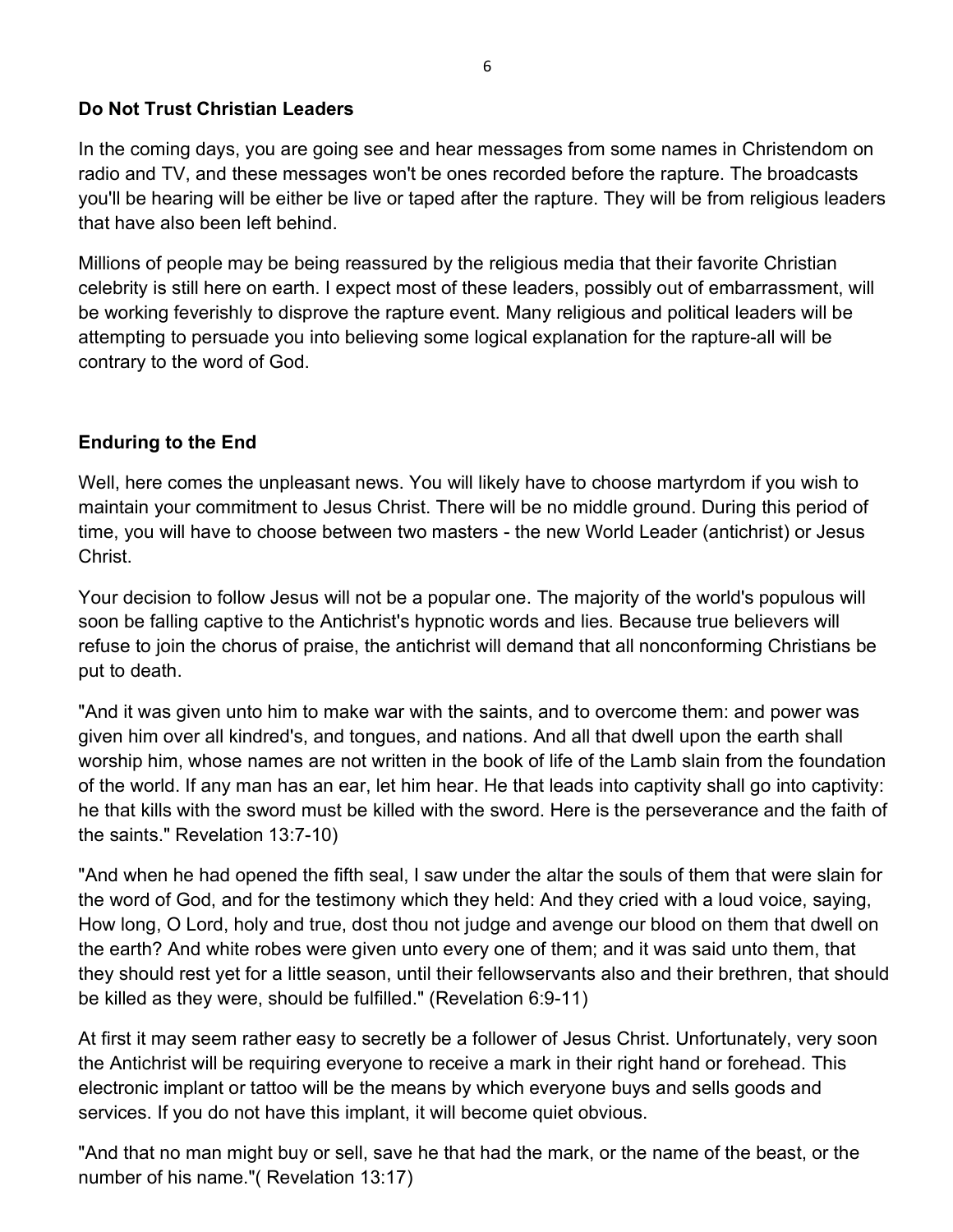7

Because the Bible says that everyone who receives this implant (Mark of the Beast) will be eternally lost, I'm going to highly advise you to decline the offer when the government informs you, they have your implant ready for insertion.

"And the smoke of their torment ascends up for ever and ever: and they have no rest day nor night, who worship the beast and his image, and whosoever receives the mark of his name." (Revelation 14:11)

In the coming persecution, you will likely be faced with the greatest amount of trials that Christians have ever had to endure in world history.

The good news here is that you will know how long you will have to endure. From the time the antichrist declares himself to be God (in the newly rebuild Jewish temple in Jerusalem) , there will be only 1260 days until Christ returns to earth.

"And you shall be hated of all men for my name's sake: but he that endures to the end shall be saved." (Matthew 10:22)

## Post-Rapture Survival Guide

Let me be real frank with you. If you are reading this booklet and the rapture has already occurred, then you probably are not going to physically survive; you most likely will die. This booklet is about the survival of your soul. The horrible things which are about to come upon the earth are listed below, however, some are interpretations or speculations of scriptural passages.

Every prophecy of the Bible has come true literally so what are the odds the rest will not come true just as written? If you find yourself here after the Rapture you are going to go through terrible suffering. The Tribulation will be a literal hell on earth. The only question is whether you will go to heaven or go to hell when you die. Know this, however, that you have the longest seven years of your life ahead of you right now.

During the Tribulation not only must you NOT take the Mark of the Beast, you must not take his "mark', 'number' or his 'name'. You must NOT worship his image (anywhere) in any shape, fashion or form by any action or even any inaction. And you must NEVER deny Jesus as the true living Son of Almighty God and you must not deny Jesus as your Savior.

 Definition: Rapture- This is the event that will occur when Jesus calls His followers (both gentile and Jewish believers) with a trumpet blast, and in the "twinkling of an eye" they will be removed from the earth and transported to be with Jesus in the heavens.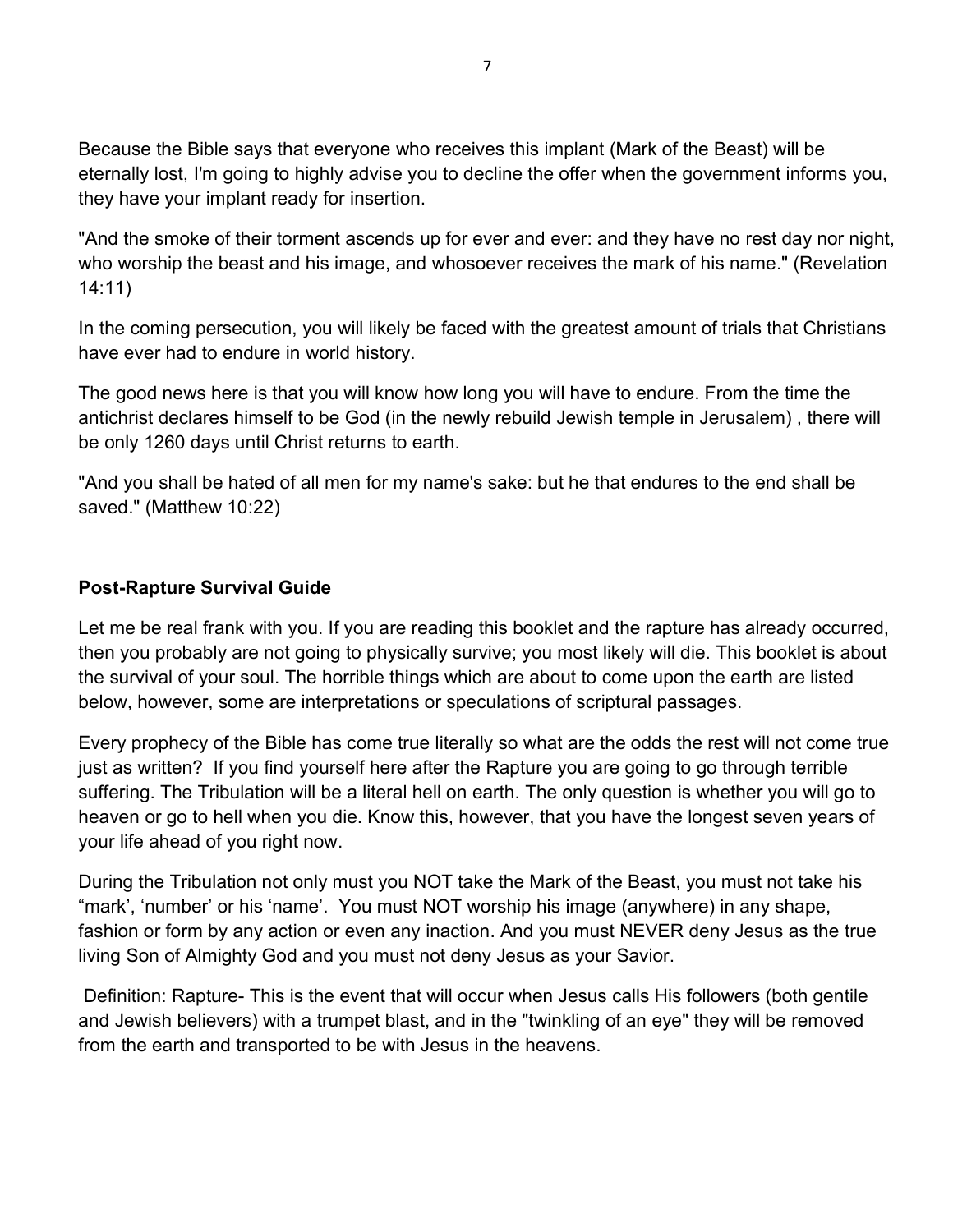#### Biblical Foundation for the Rapture

"Take notice, I am telling you a secret. We shall not all die but we shall all be changed, in a moment, in the twinkling of an eye, at the last trumpet call. For the trumpet will sound and the dead will be raised imperishable, and we shall all be changed. " (I Corinthians 15:51-52)

"For with a shout, with the voice of the archangel and the trumpet of God, the Lord Himself will descend from Heaven, and those who died in Christ will rise first. Afterward we, the living who remain, will be caught up along with them in the clouds to meet the Lord in the air. And so we shall forever be with the Lord." (I Thessalonians 4:16-17)

"...For I am going away to prepare a place for you. And when I have gone and have prepared a place for you, I will come again and take you to Myself so that where I am, you also will be." (John 14:2-3)

# Signs of the Times

When Jesus disciples asked Him about the signs that would be a precursor to His coming and the end of the age He responded that there would be (Matthew chapter 24):

♦ Wars and rumors of wars

� Nation will rise against nation. It is very interesting to note that the Greek word that is translated as nation is "ethnos" which deals with ethnic background and race. Most of the wars and conflicts in the 1980's and 1990's were wars amongst ethnic groups and tribes.

� Kingdom will rise against kingdom

## **♦ Famines**

� Earthquakes "these will be like the early pangs of childbirth", that is, as the time grows nearer and nearer to His coming, the frequency and intensity of these five signs will increase.

◆ The followers of Jesus will be handed over to be persecuted and killed -This is happening with more frequency in the Muslim controlled nations in the Middle East and in Africa where Muslims are enslaving Christians.

� Christians will be hated by all nations on account of His name. In many parts of the world Christians are jailed and killed for their beliefs; in the United States those who are Christians are hated by the media and liberals and are known by the code words "religious right".

� Many will fall away...that is, many who claimed to be Christians will follow false teachers (who are in league with the False Prophet and the false One World Religion) or recant their faith and betray and hate Christians.

� Many false prophets will arise and deceive many, the One World Religion is coming along with the False Prophet.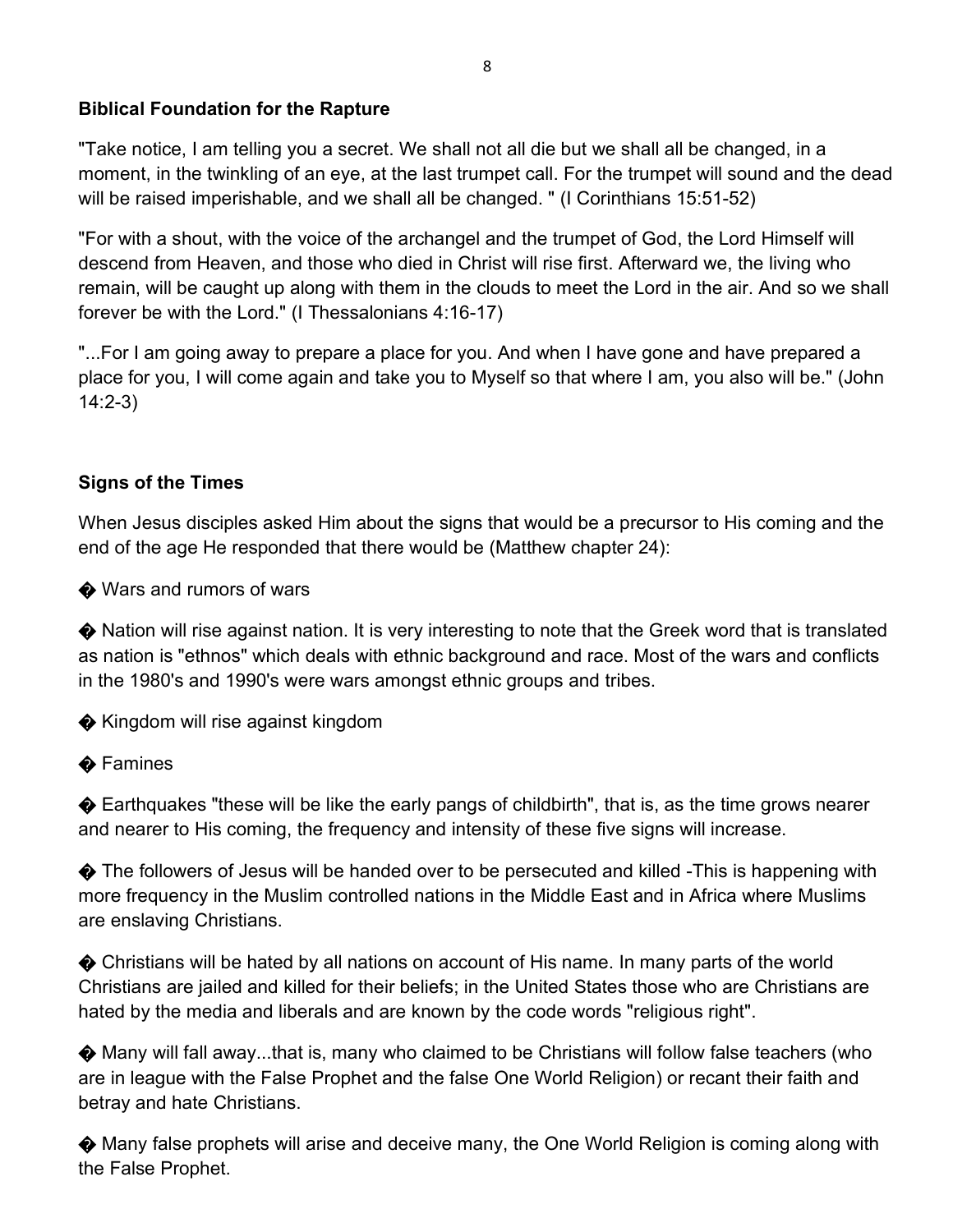♦ Due to excessive lawlessness, the love of many will grow cold

#### After the Rapture

Shortly after the rapture, a seven year period known in the Bible as the Great Tribulation will take place. It will begin with the confirmation of a peace agreement between Israel and her enemies and it will end with the physical return of Jesus Christ to set up His kingdom on earth. In between will be seven years of terror for those on earth. The following events and trends will take place in increasing intensity during that seven year period (these events are not necessarily in chronological order):

� A man will arise who will achieve victory after victory both in politics and in war. This man, who should be easily identified by his rapid rise and popularity, is the anti-christ who is a liar and Satan's pawn. Many people believe that this person must be Jewish. That is, in order for Jews to accept him as Messiah, only a Jew will suffice.

This is not necessarily the case; the Bible does not specify that he is a Jew, and it does not specify nationality. Only God-fearing Jews will require a Jewish Messiah. He is to come from a ten nation confederacy, the "revived Roman Empire", most likely the European Union. The liberal ungodly Jews who dominate Israel will be as lost when it comes to Biblical truth as the gentiles of the world and will be deceived by his charisma, and more than likely, the desires of the world's media.

� The "world dictator" (anti-christ) will allow the Jewish Temple to be re-built in Jerusalem where three and a half years after confirming a peace contract with Israel will break that contract and will go into the Jewish Temple and proclaim that he is God and is to be worshipped. He makes an image of himself to be worshipped.

◆ People will be required by the world dictator to receive a mark (possibly a tattoo or an implant) in their right hand or forehead in order to buy and sell. Those who receive this mark will develop a "loathsome and malignant sore" on their bodies within a short period of time.

◆ A third of the earth, one-third of all trees and all the green grass will be burned up due to a comet or meteor (speculated), that hits the earth.

� Violence will increase in all parts of the world both nation against nation (ethnic wars) and domestically. Men will indiscriminately slay one another as peace will be removed from the earth.

� There will be extreme inflation, poverty, and lack of food. One day's wages will buy enough food for one day for one person. The richer you are, the better.

� In a very short period of time, one-quarter of the earth's population will be killed due to wars, famine, pestilence and wild beasts. These wild beasts could be literal and/or could very well be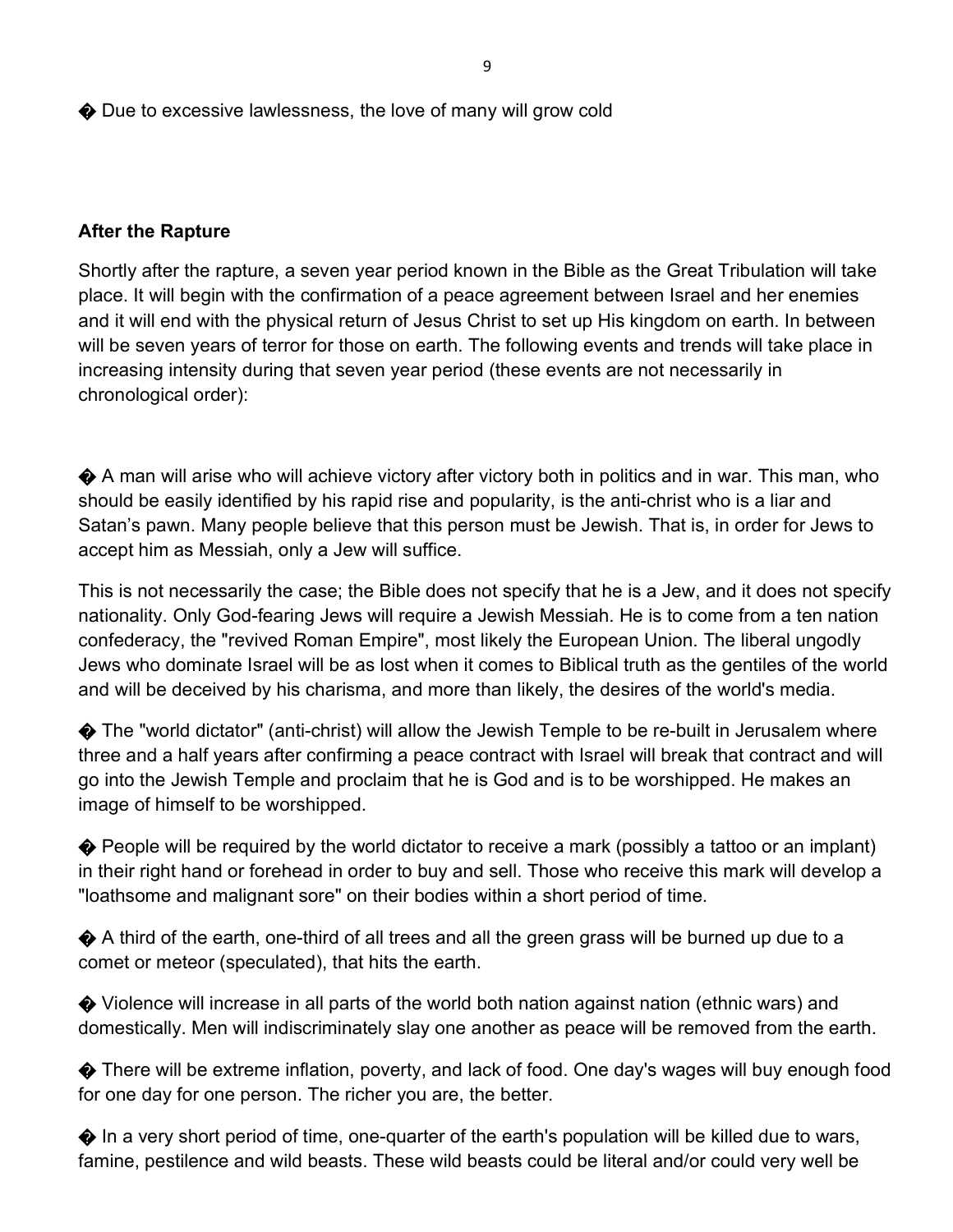viruses, bacteria and other microbes. In late 1995 Time magazine ran a cover story on the rise of new infections and called microbes "malevolent little beasts".

� Many people will experience a religious conversion and become followers of Jesus Christ and most of these people will be hunted down and killed.

� There will be a great earthquake, the sun will be blackened, the moon will turn red and all mountains and islands (which are underwater mountains) will be moved.

� There will be a brief period of calm on the earth following this great earthquake which will give those who survive a false sense of security.

� A meteor, a nuclear weapon, or maybe a volcanic eruption (speculated), will hit the earth causing the sea to become like blood (possibly coagulated), killing one-third of all sea creatures and destroying one-third of all shipping.

� A "star" named Wormwood (bitterness) will fall from the sky and poison one-third of all fresh water killing many people. It is interesting to note that the Russian word, "Chernobyl" means bitterness.

 $\bigcirc$  The sun, moon and stars will be darkened by one-third. The day and night will be reduced by one-third. There is some speculation that this means the rotation of the earth will be changed so that a day lasts only 16 hours instead of 24 hours.

� Fearsome locust-like 'creatures' will be released from underground who only attack people who have the mark in their forehead or right hand, who are not followers of Jesus Christ. These attacks will be very painful but last for 5 months. People will try to commit suicide, but can't die.

� Two men (known as The Two Witnesses, see below) of Jewish origin will preach the Gospel of Jesus Christ for 3 1/2 years and be killed at the midpoint of the 7 year tribulation. These two will be responsible for a 3 1/2 year world-wide drought

� The oceans will chemically change and become like the blood of a dead man (coagulated?) and everything in the sea will die.

◆ The fresh waters will become like blood.

 $\bigcirc$  The sun will scorch the people on earth with fierce heat.

� The throne of the world leader (anti-christ) and his kingdom will become darkened.

� The Euphrates river will dry up allowing the armies from the orient to march westward.

� Possible nuclear exchange, modern warfare escalating to the point of near destruction of mankind and the earth.

� The kings of the world will gather their armies together to battle God at the Valley of Mageddo. There will be a great earthquake, so great that all the mountains and islands will disappear. There will be hailstones weighing close to 100 pounds that will crush the armies that have gathered.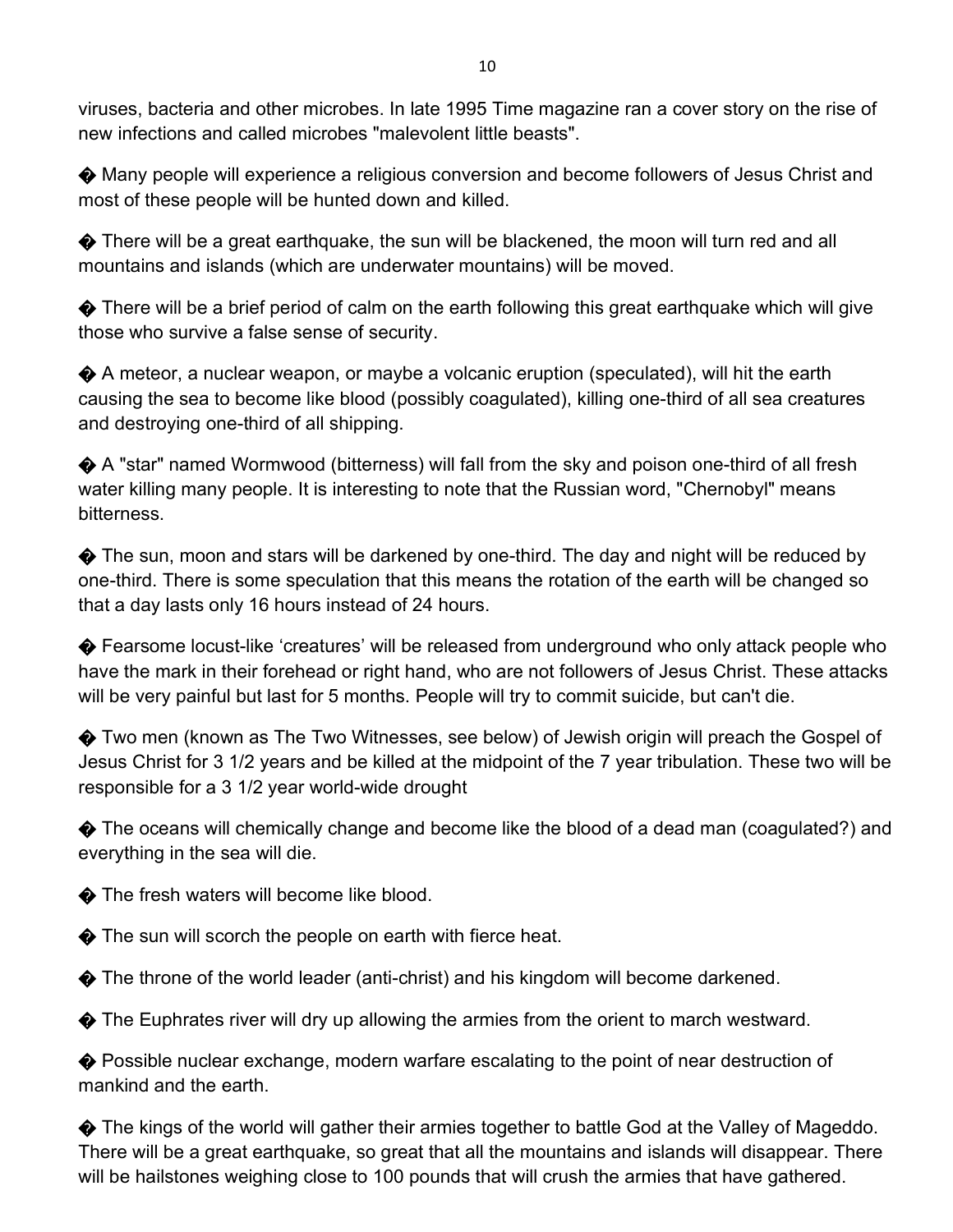♦ Shortly after this great earthquake, Jesus Christ will return with His army to claim the earth as His possession.

#### The Two Witnesses

These two Jewish men are God's gift to the people of the earth who refused to submit to the lordship of Jesus Christ prior to the rapture, but who will recognize the error in their life and seek God knowing the terrible mistake they have made. These two men will proclaim the gospel and provide hope for those left behind. Their message is for the salvation of the soul and to eternal life. Listen to what these two men are preaching and turn to God.

The Bible does not say who these two men are. Many speculate that they are Elijah and Enoch, who never died, or Elijah and Moses, two ancient prophets of God . Regardless of who they are, they will be responsible for many of the natural catastrophes that will reek havoc on the property and economy of the earth.

They will have the power to prevent rain, and there will be a 3 1/2 year draught on earth until they die. They will turn water into blood and cause all kinds of plagues on earth and in general make life miserable for those who are living on earth. If anyone tries to harm them, the witnesses will "consume them with fire out of their mouths." They will be invincible. Only the world dictator will be able to kill them, and only then, when God allows it.

The purpose of all the misery that these two witnesses inflict on the earth dwellers is to turn people back to God in repentance. The misery will be so great that when the world dictator does finally kill these two men, the world will rejoice in a Christmas-like celebration, giving gifts to one another. It will have world-wide TV coverage. Three and one-half days after their death they will be resurrected and in full view of the entire population of the world ascend to heaven at the command of God when He calls them to "Come up here".

#### The 144,000 Jewish Witnesses

Shortly after the rapture, God will call His army of 144,000 new Jewish believers into service to provide a voice of hope for Jews throughout the world.

#### Money

Hard currency will become obsolete. However, at some point after the rapture, probably right after the two witnesses are killed, everyone will be required to get a mark on their right hand or forehead in order to buy and sell. Do not, do not, do not under any circumstances participate by receiving this mark. All those who receive this mark known as "the mark of the beast" are doomed for eternity.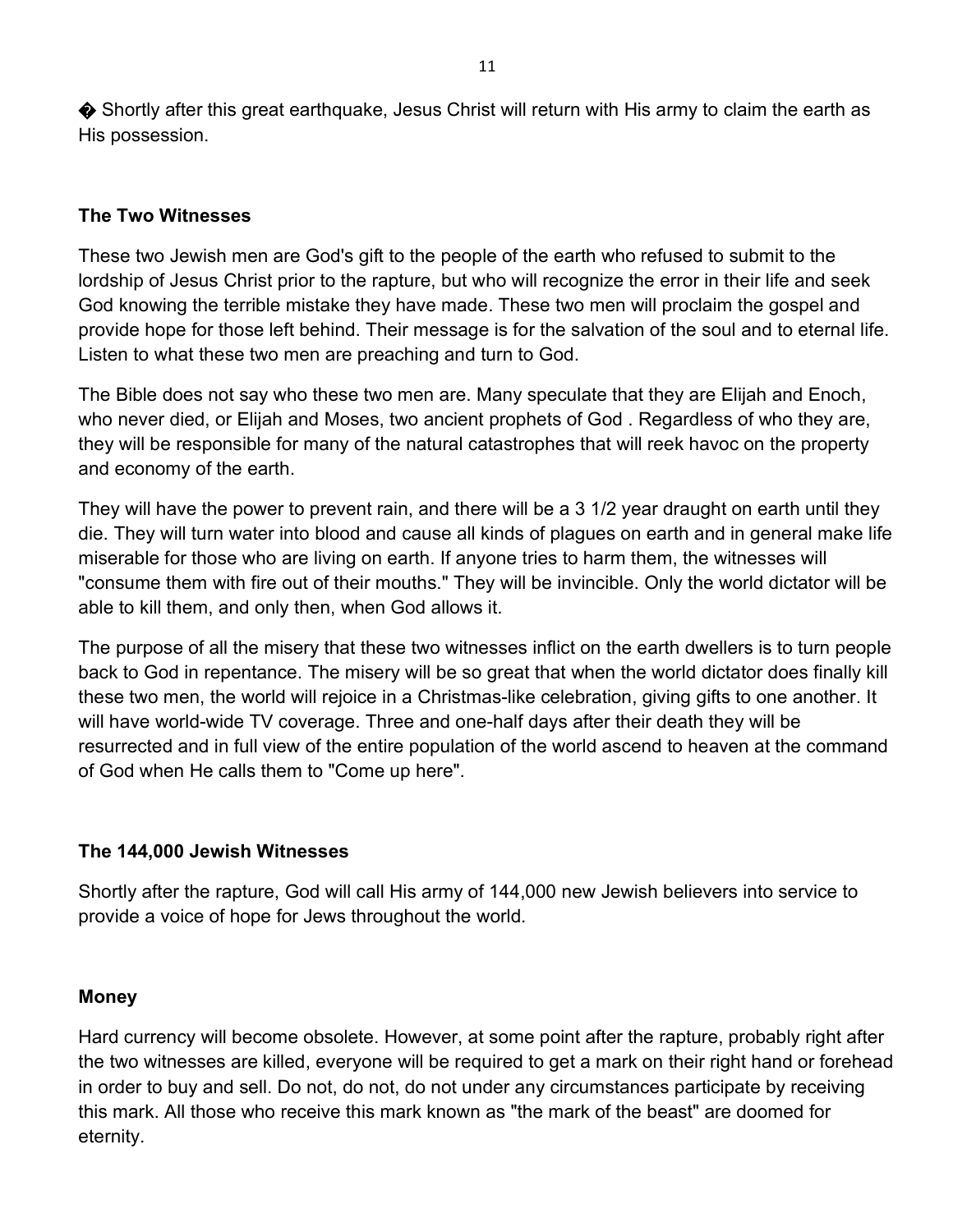By taking this mark you are swearing allegiance to the anti-Christ. God will render judgment on those with the mark by inflicting them with a disgusting looking and very painful ulcer (sore) covering their bodies. So how can a person without the mark survive and still buy and sell? Again, this will almost be impossible, therefore, you may profit from saving up for youself gold; But more important than gold is food, water, water filters, medical supplies, LP gas in portable bottles.

When you are considering Gold or Silver consider this:

Ezekiel 7:19 They shall cast their silver in the streets, and their gold shall be removed: their silver and their gold shall not be able to deliver them in the day of the wrath of the Lord: they shall not satisfy their souls, neither fill their bowels: because it is a stumblingblock of their iniquity.

Economic collapse is coming and when the dollar goes to zero what will all your gold and silver be worth then? (NOTHING).

YES, for a time it will keep going up and up but eventually you will find that gold can NOT keep you warm and you can NOT eat it.

IF you read this BEFORE the Rapture the ONLY salvation from what is to soon come upon this vile and wicked earth is Jesus Christ as HE is the ONLY name in heaven or on earth that can save you, me or anyone from what is to come…

## Safety Concerns

This era will be the most violent of times in the history of the world. In order to survive this time, you need to remove yourself from society and live in a remote area that is difficult to access.

## Health Concerns

After the Rapture, It will also be necessary to have a supply of food, water, medications that you and your family needs, medical supplies, batteries, LED lights, disinfectants, particularly one that can be added to water to kill viruses and germs.

(Pool Shock is a good chlorine water disinfectant, to make questionable water potable. JUST BE SURE TO FILTER OUT THE CHLORINE OR LET IT SIT IN AN OPEN CONTANER FOR 24 HOURS OR UNTIL ALL TRACES OF SMELL AND TASTE OF CHLORINE ARE GONE BEFORE YOU DRINK IT)